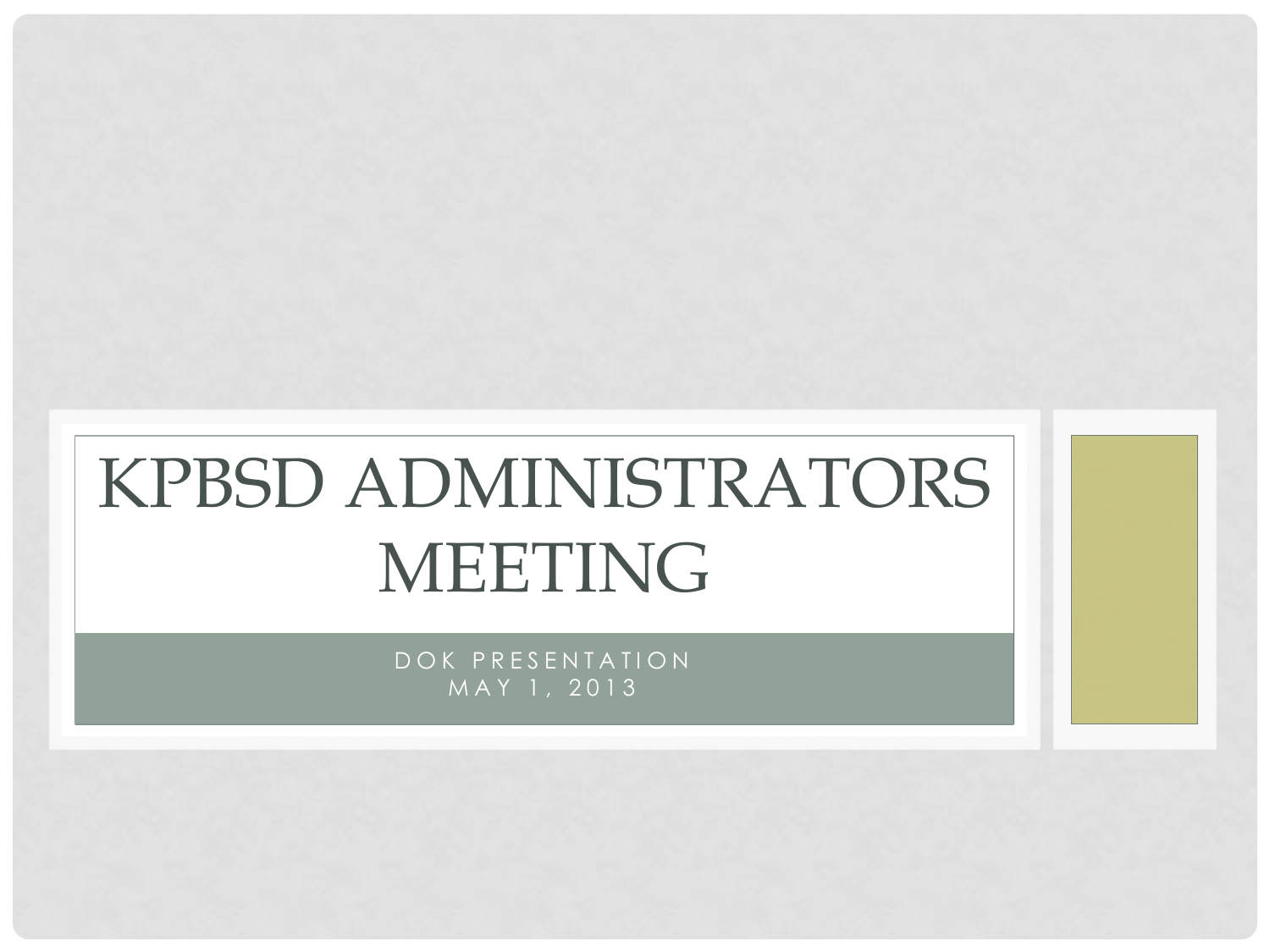#### DEPTH OF KNOWLEDGE

- Focuses on content standard in order to successfully complete an assessment/standard task
- Is descriptive, not a taxonomy
- Is not the same as difficulty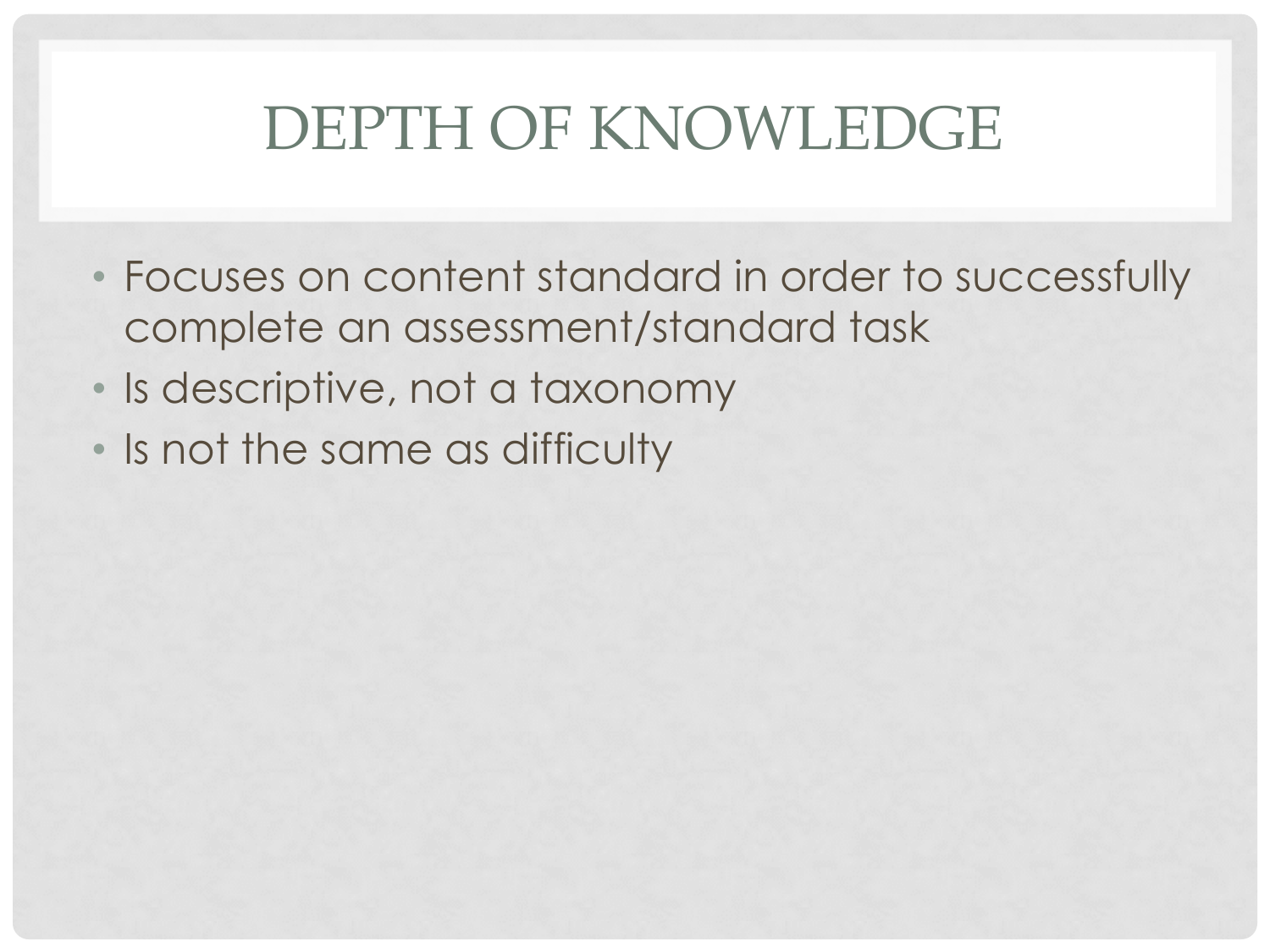#### LEVEL 1: RECALL AND REPRODUCTION

- General recall (fact, definition, term) or performance of a simple process or procedure
- Involves following a simple, well-known procedure or formula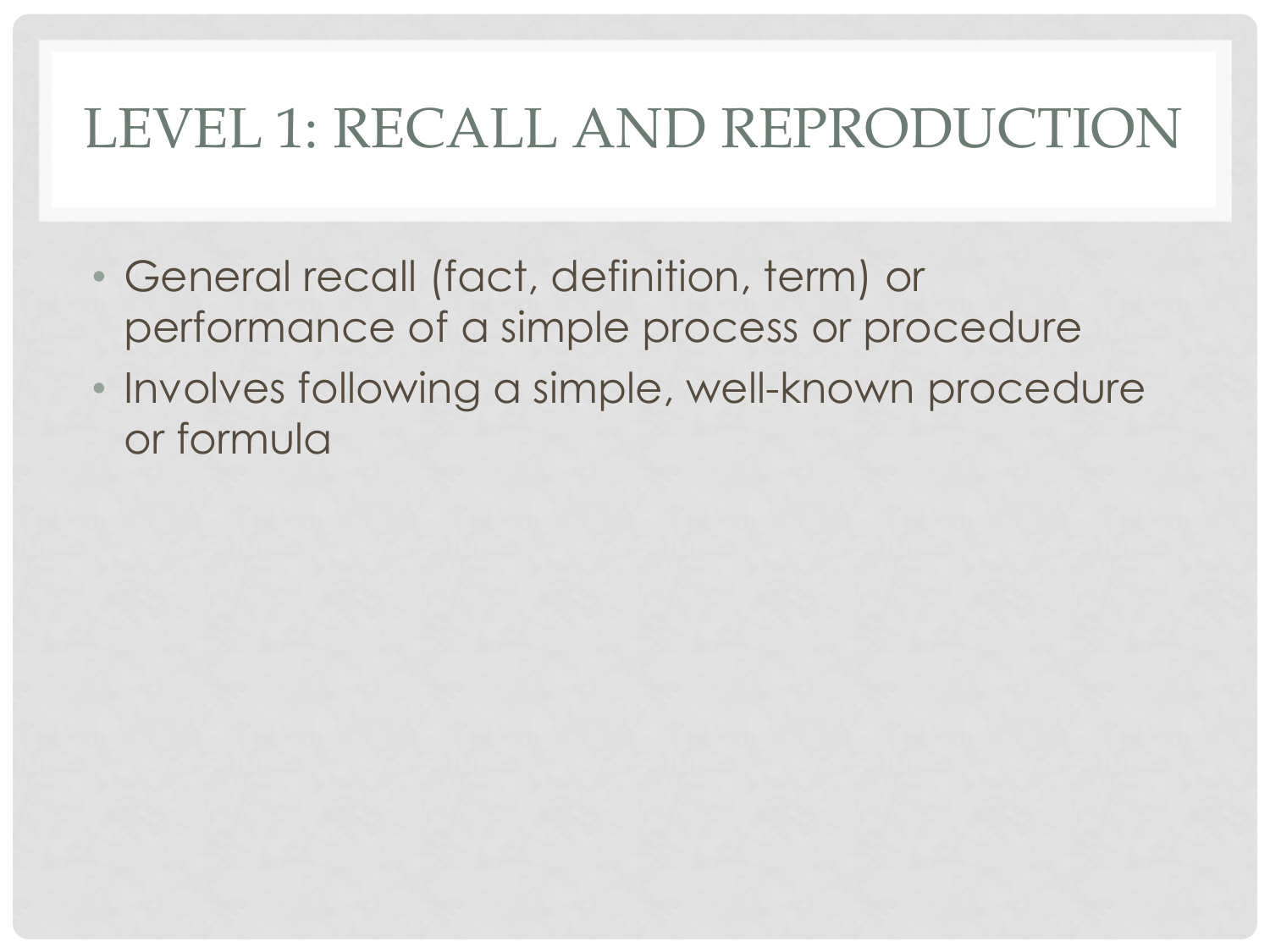## LEVEL 1 EXAMPLES

- List animals that survive by eating other animals
- Locate or recall facts explicitly found in text
- Describe physical features of places
- Determine the perimeter or area of rectangles given a drawing or labels
- Identify elements of music using musical terminology
- Identify basic rules for participating in simple games and activities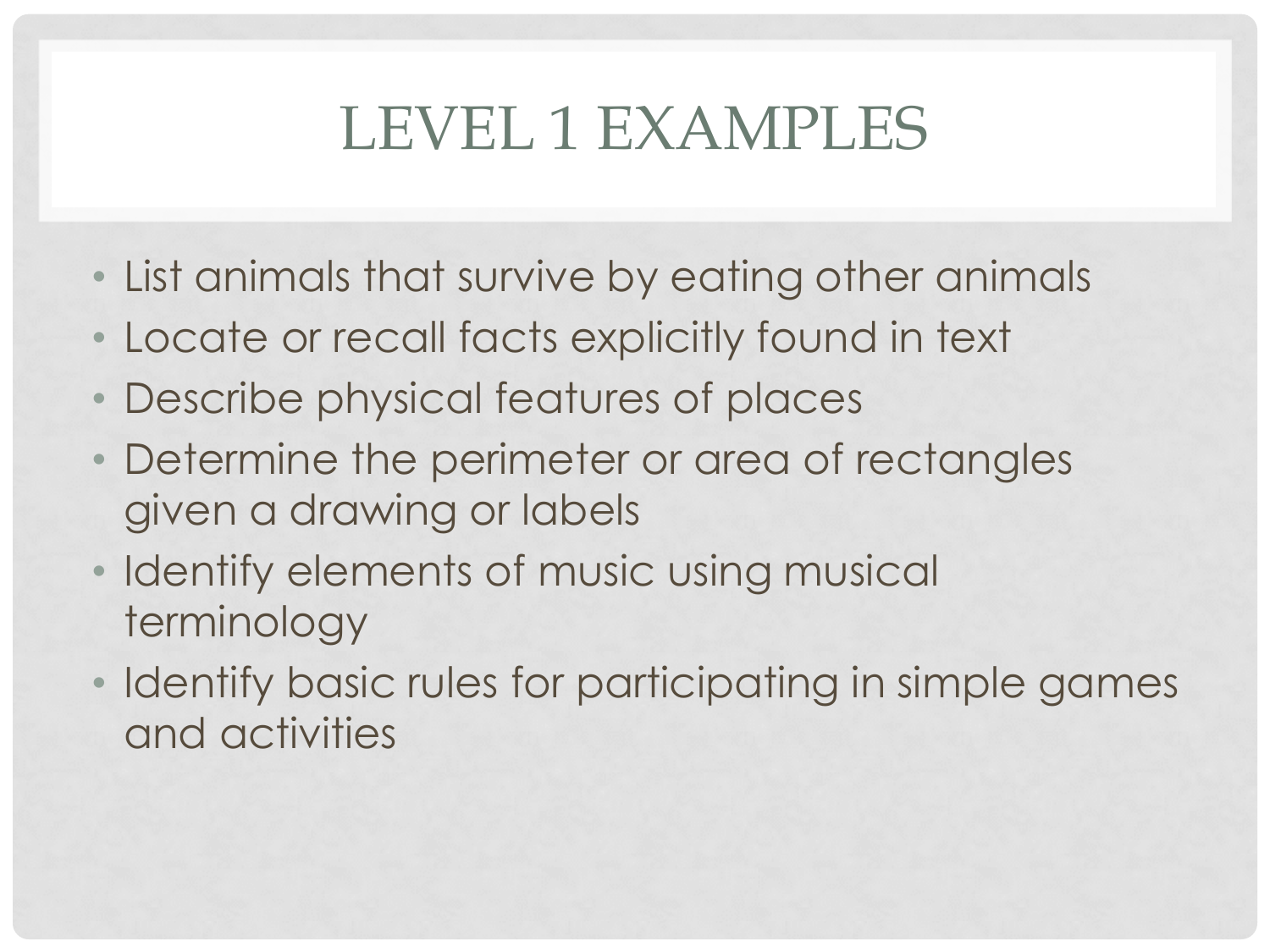## LEVEL 2: SKILLS AND CONCEPTS

- Engagement of some mental processing beyond recalling or reproducing a response
- Require students to make some decisions as to how to approach the question or problem
- Imply more than one mental or cognitive process/step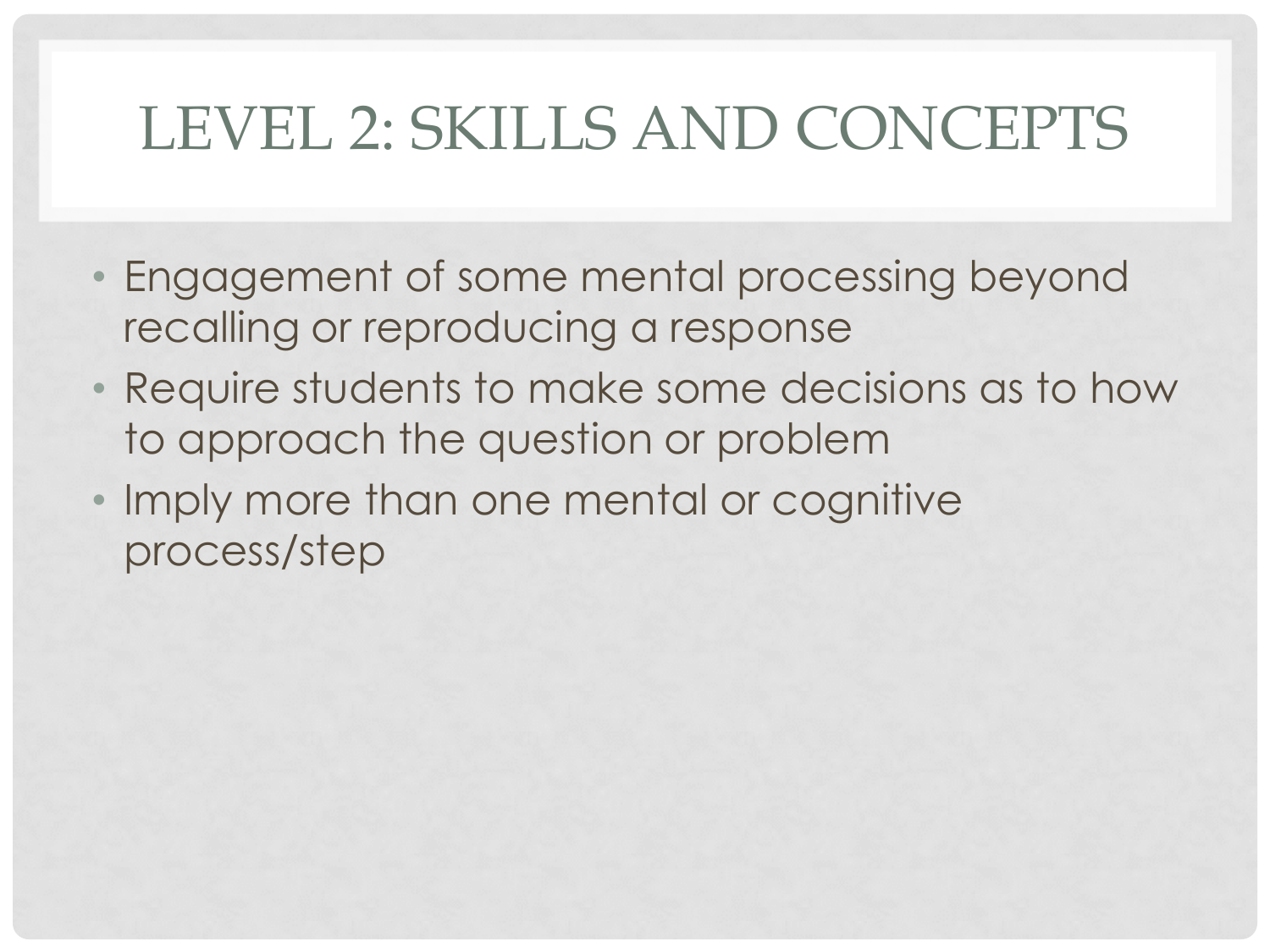## LEVEL 2 EXAMPLES

- Compare desert and tropical environments
- Identify and summarize the major events, problem, solution, and conflicts in literary text
- Explain the cause-effect of historical events
- Predict a logical outcome based on information in a reading selection
- Explain how good work habits are important at home, at school, and on the job
- Classify plane and three-dimensional figures
- Describe various styles of music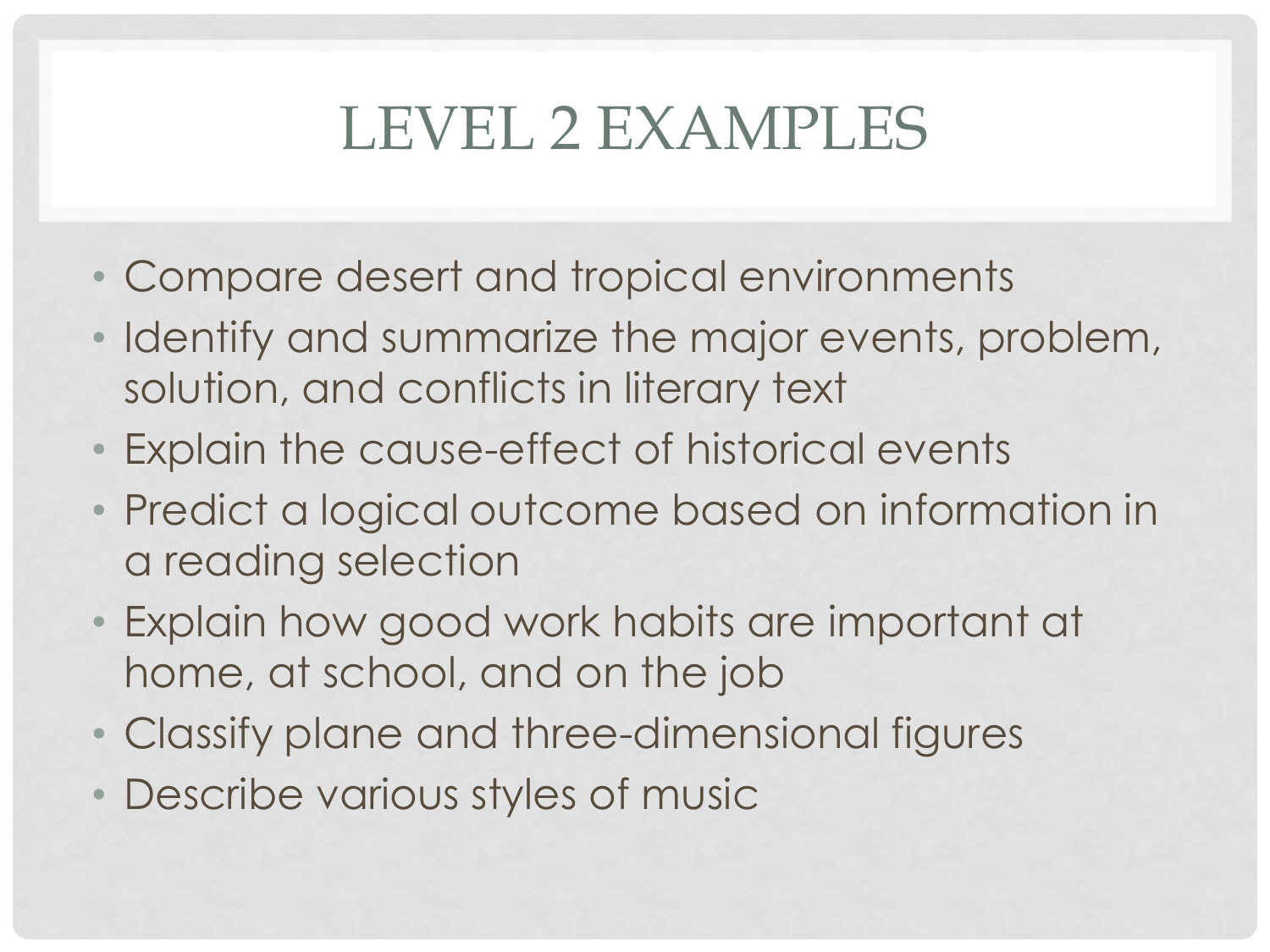## LEVEL 3: STRATEGIC THINKING

- Requires deep understanding as exhibited through planning, using evidence, and **more demanding cognitive reasoning**
- Cognitive demands are complex and abstract
- Assessment item that has more than one possible answer and **requires students to justify the response they give**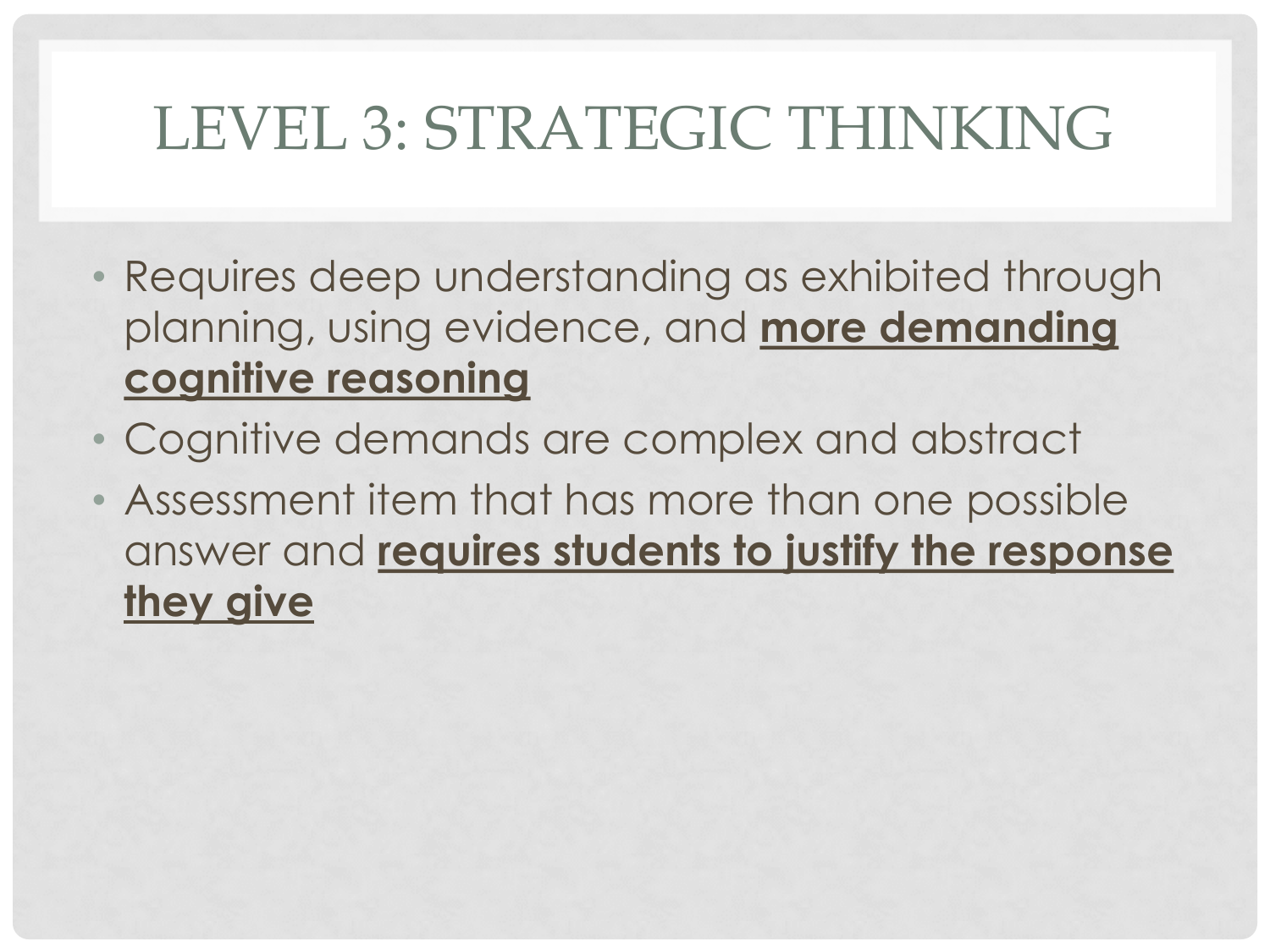## LEVEL 3 EXAMPLES

- Compare consumer actions and analyze how these actions impact the environment
- Analyze or evaluate the effectiveness of literary elements (e.g., characterization, setting, point of view, conflict and resolution, plot structures)
- Solve a multiple-step problem and provide support with a mathematical explanation that justifies the answer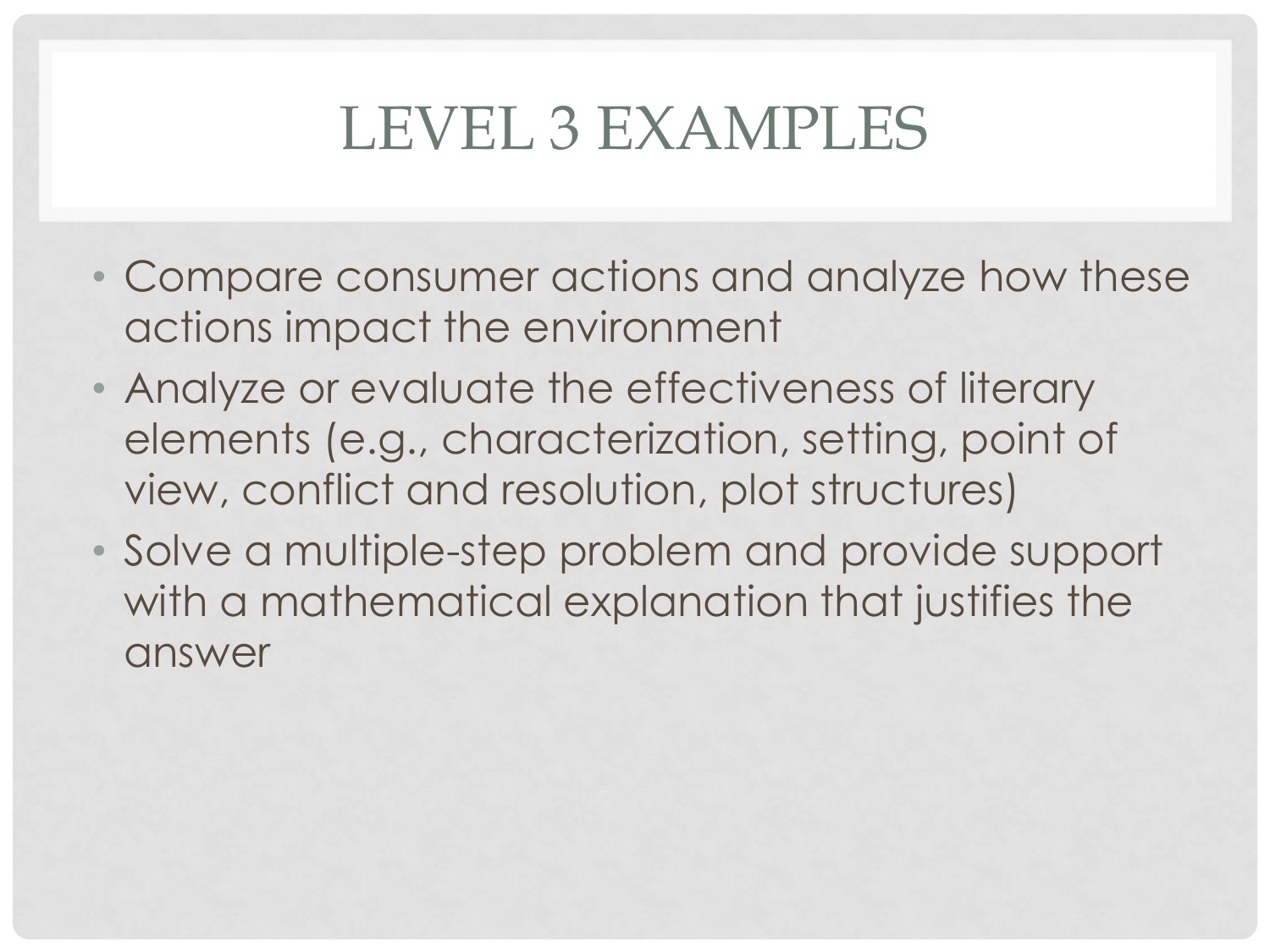#### LEVEL 4: EXTENDED THINKING

- High cognitive demand and is very complex
- Expected to make connections relate ideas within the content or among content areas – and have to select or devise one approach among many alternatives on how to solve the problem
- Due to the complexity, level 4 often requires an extended period of time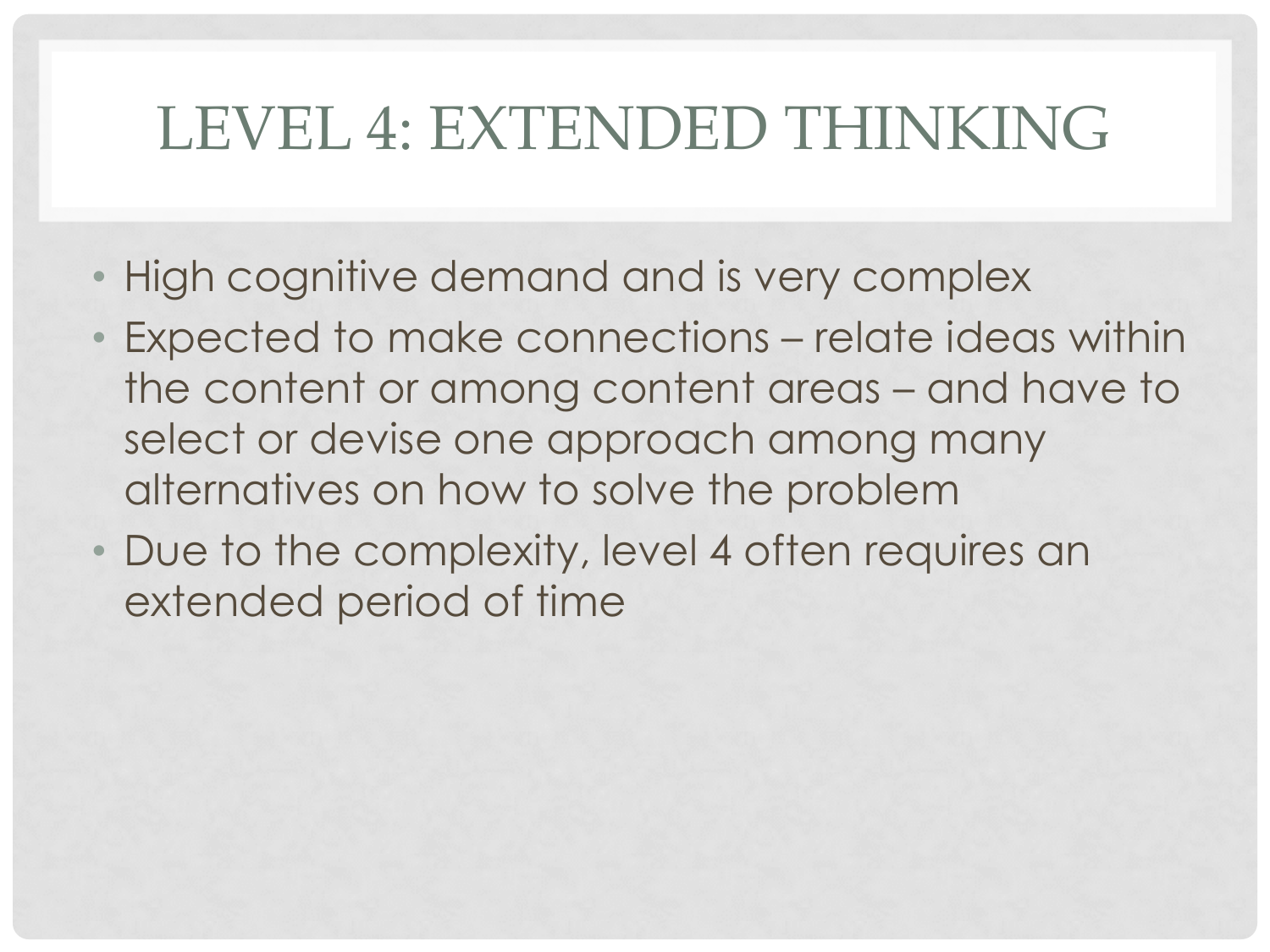#### LEVEL 4 EXAMPLES

- Gather, analyze, organize, and interpret information from multiple sources (print and nonprint) to draft a reasoned report
- Analyze author's craft (e.g., style, bias, literary techniques, point of view)
- Create an exercise plan applying the "FITT (Frequency, Intensity, Time, Type) Principle"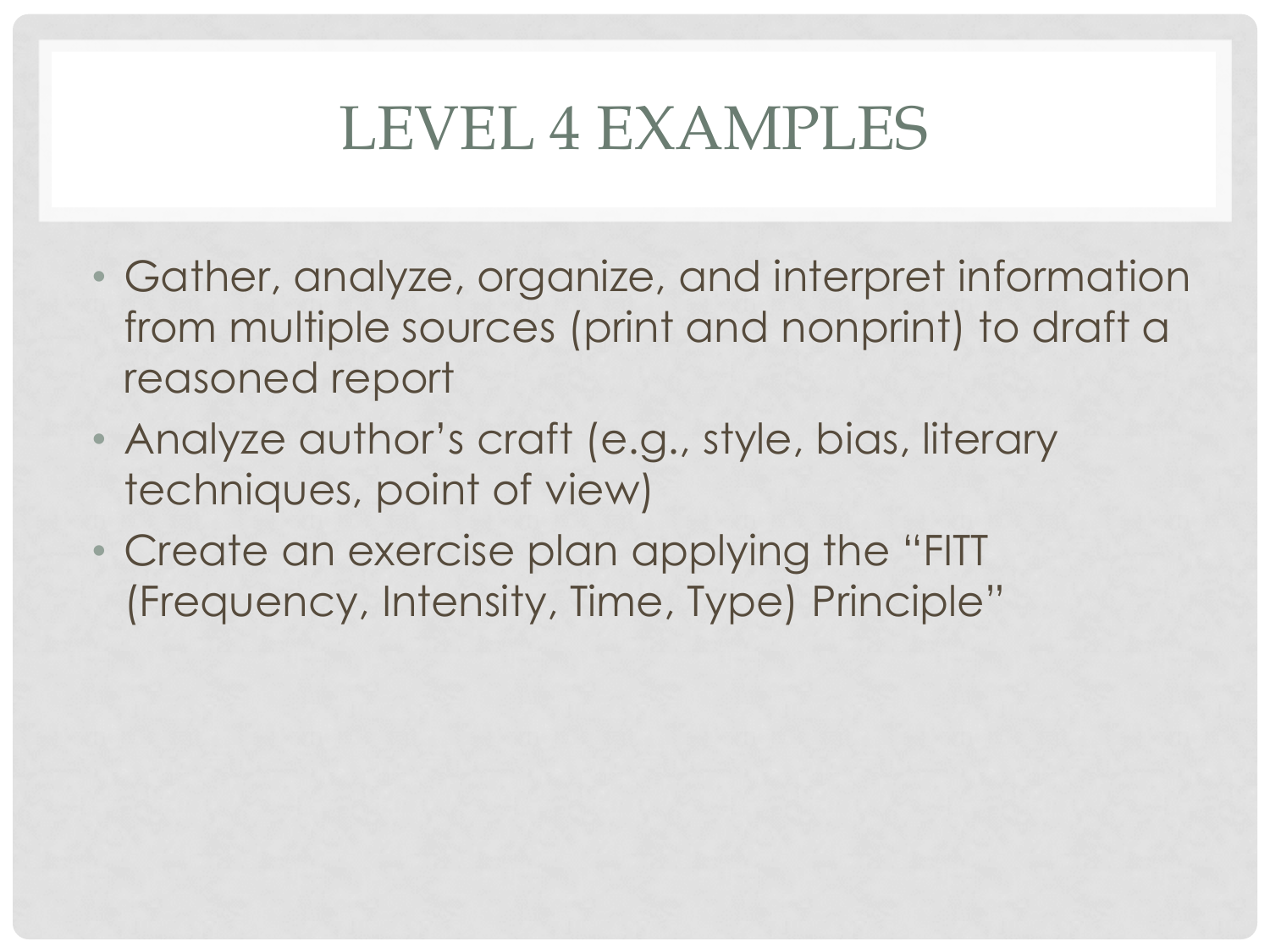#### VERB ISSUES

• Depth is not determined by the verb, but by the context in which the verb is used and the depth of thinking required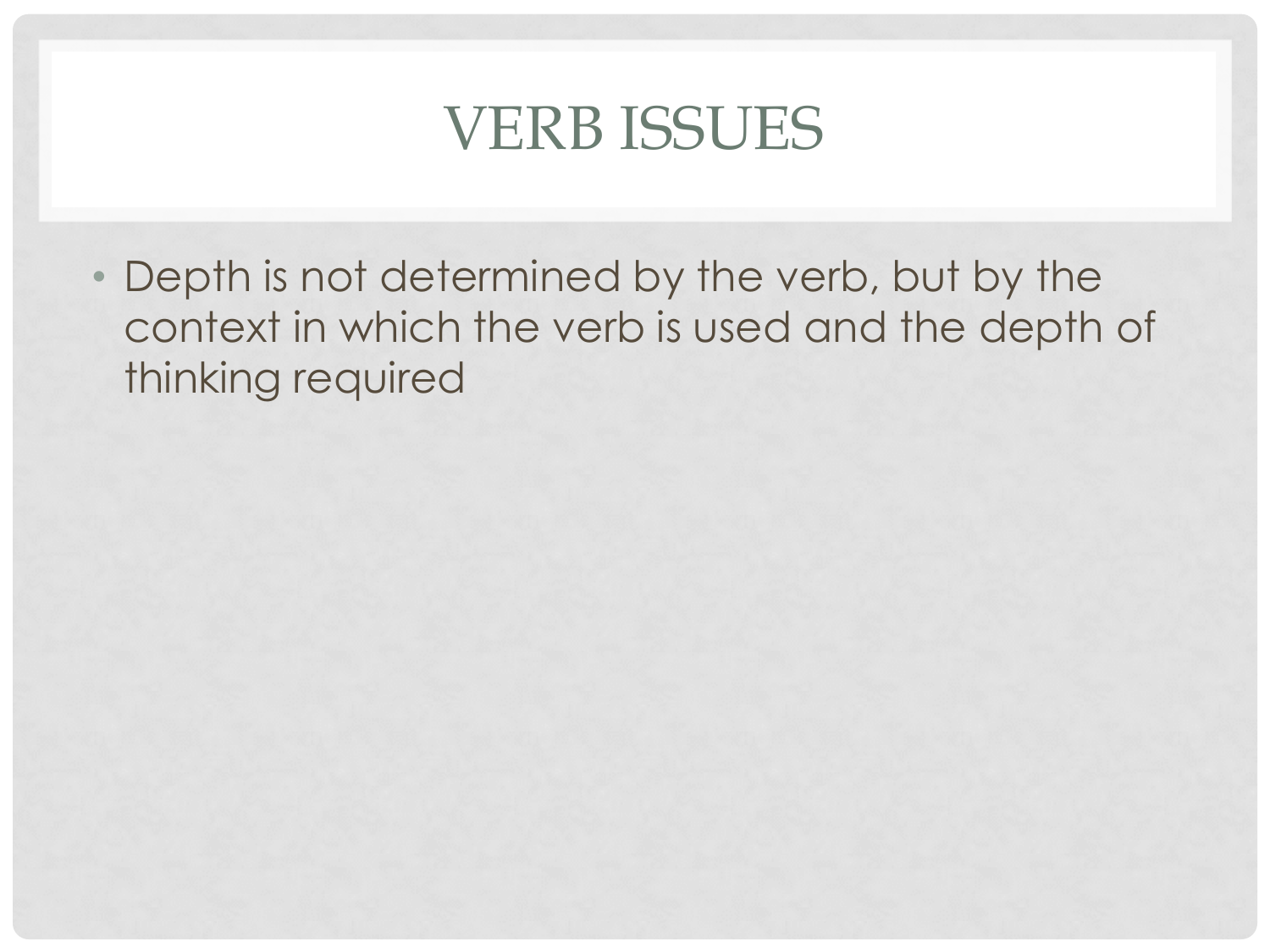#### VERB ISSUE EXAMPLES

- **DOK 3:***Describe* a model that you might use to represent the relationships that exist within the rock cycle. *(requires deep understanding of rock cycle and a determination of how best to represent it)*
- **DOK 2:***Describe* the difference between metamorphic and igneous rocks. *(requires cognitive processing to determine the differences in the two rock types)*
- **DOK 1:***Describe* three characteristics of metamorphic rocks. *(simple recall)*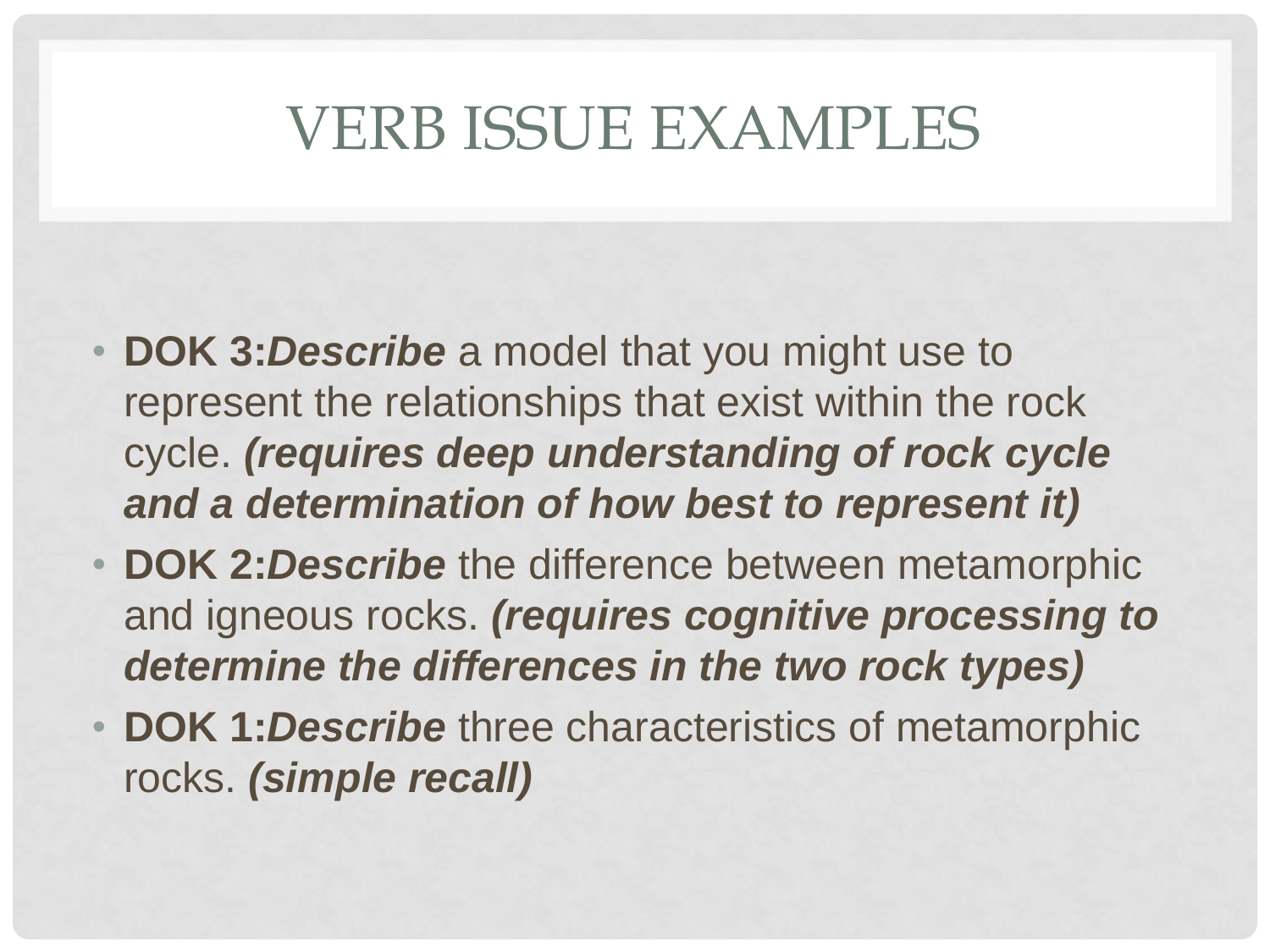#### DOK TIPS…

- DOK is a scale of cognitive demand.
- Determining the DOK levels requires looking at the assessment item/standard, not student work, in order to determine the level. DOK is about the item/standard-not the student.
- The context of the assessment item/standard, and not the verb chosen, must be considered when determining DOK.